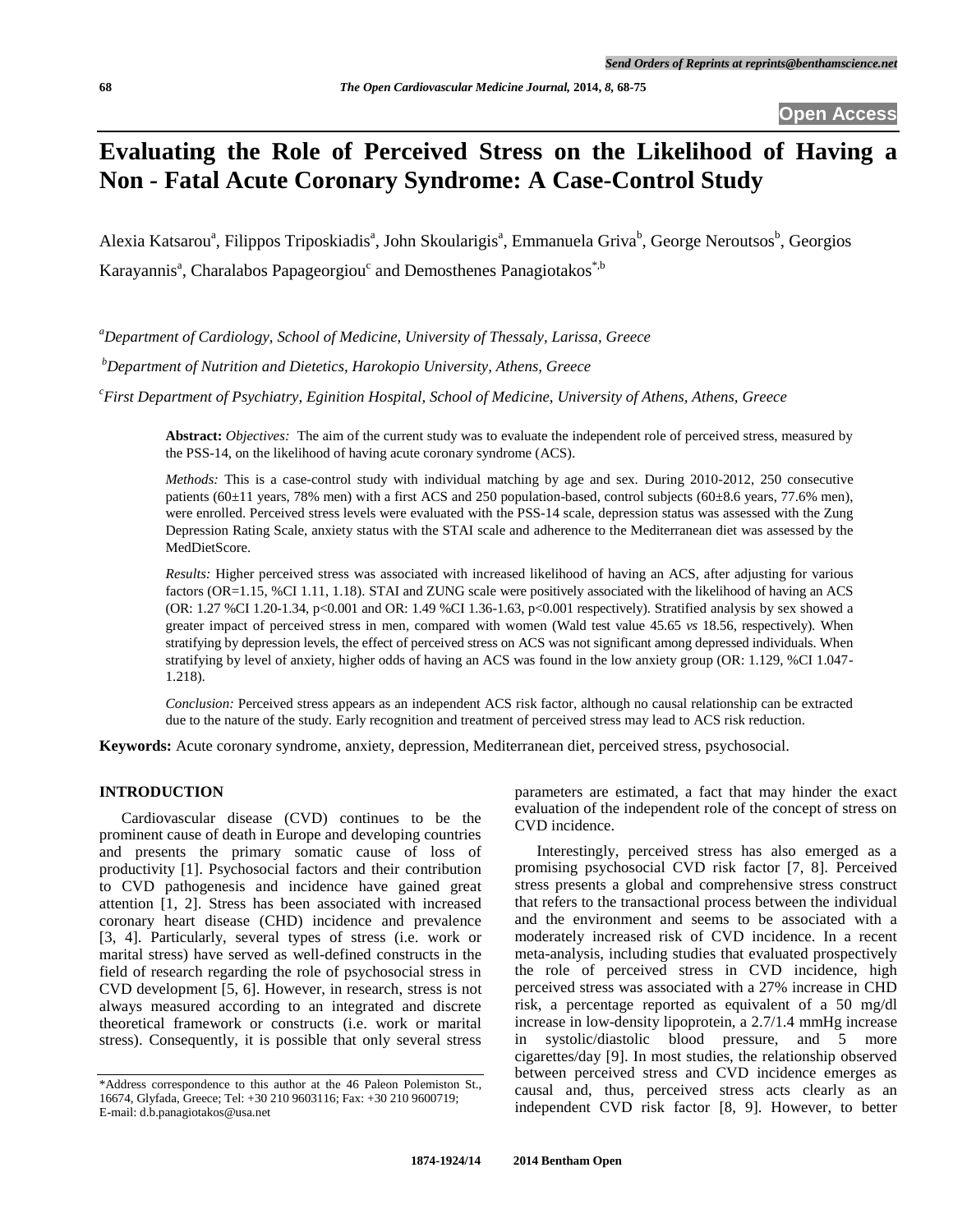clarify the nature of the role of perceived stress in CVD development and incidence further research is required.

On this basis, perceived stress seems to be an important chronic psychosocial CVD risk factor, but yet not fully established and understood. Thus, the aim of the current study was to evaluate the independent role of perceived stress, measured by the PSS-14 scale, on the likelihood of developing acute coronary syndromes (ACS).

# **MATERIALS AND METHODS**

#### **Design**

This is a case-control study with individual (one-to-one) matching by age (within  $\pm$  3 years) and sex, and in accordance to a larger epidemiological protocol [10].

#### **Bioethics**

The study was approved by the Ethics Committee of the University Hospital of Thessaly (Larissa) and was carried out in accordance with the Declaration of Helsinki (1989) of the World Medical Association. Before collecting any information, participants were informed about the aims and procedures of the study and provided their signed consent.

#### **Sampling Procedure**

From August 2010 to September 2012, 250 patients with a first ACS event and without any suspicion of previous CVD, that attended the cardiology, pathology clinics or the emergency units of 2 major General Hospitals, in Greece agreed to participate (participation rate  $= 75\%$ ). Regarding the ACS patients, clinical symptoms were evaluated at hospital entry and a 12-lead electrocardiogram was performed. Evidence of myocardial cell death was assessed with blood tests and measurement of the levels of troponin I and the MB fraction of creatine kinase (CK) [11]. Two hundred and fifty control subjects, age-sex matched one-byone with ACS patients, were selected concurrently with the patients on a volunteer, population basis, and from the same region of the patients. Controls were without any clinical symptoms or suspicions of CVD in their medical history, as assessed by a physician. Subjects with chronic neoplastic disease or chronic inflammatory disease, as well as individuals with recent changes in their dietary habits, were not enrolled.

Based on a-priori statistical power analysis [10], a sample size of 250 ACS patients and 250 age- and sex- matched healthy subjects, was adequate to evaluate two-sided odds ratios equal to 1.20, achieving a statistical power > 0.80 at 0.05 probability level (*p*-value).

### **Investigated Parameters**

### *Socio-Demographic, Clinical, Anthropometric and Lifestyle Characteristics*

Age and sex of the participants were recorded and enabled the matching procedure. Smokers were defined as those who smoked at least 1 cigarette/day and the rest were defined as non-smokers. Physical activity was assessed using the validated for the Greek population International Physical

Activity Questionnaire (IPAQ) index [12, 13]; 3 categories were derived based on the calculated Metabolic Equivalent Task (MET) *via* the IPAQ, i.e. inactive, moderately active and physically active. Body mass index (BMI) was calculated as weight (kg) divided by standing height  $(m<sup>2</sup>)$ . Obesity was defined as a BMI > 29.9 kg/m<sup>2</sup>.

For all participants a detailed medical history was recorded, including family history of CVD, as well as personal history of hypertension, hypercholesterolemia and diabetes. Patients whose average blood pressure were  $\geq$ 140/90 mmHg or were under antihypertensive medication vere classified as having hypertension. hypertension. Hypercholesterolemia was defined as total serum cholesterol levels >200 mg/dL or the use of lipid-lowering agents. Diabetes mellitus was defined as fasting blood glucose >126 mg/dl or the use of antidiabetic medication.

#### *Assessment of Perceived Stress*

Perceived Stress was assessed using the Perceived Stress Scale, which is a 14-item self-reported questionnaire that evaluates the degree to which individuals appraise their lives as unpredictable, uncontrollable or overloaded, asking participants to recall how stressed they felt in particular situations during the last month [14]. The 14 items were rated from 0 to 4 according to the frequency of feelings experienced by the participant (i.e. never, almost never, sometimes, often or almost always). Total theoretical range of the score is 0-56. Higher values of the PSS-14 score indicated greater perceived stress. The scale has been validated into Greek by 2 independent groups and has been found reliable and accurate for use [15, 16].

#### *Assessment of Depressive Symptomatology and Anxiety*

Depression was evaluated using a translated and validated version of the Zung Depression Rating Scale (ZDRS) [17]. The ZDRS is a self-rating scale consisting of 20 items that cover affective, psychological, and somatic symptoms for the measurement of depression. The individual rates the frequency a symptom is experienced (i.e. little, some, a good part of the time, or most of the time). Total theoretical range of the score is 20*-*80. Scores of 20*-*49 are considered normal, 50*-*59 indicates mild depression, 60*-*69 moderate to marked depression and 70*-*80 severe depression.

Anxiety was assessed using the translated and validated version of the Spielberger State-Trait Anxiety Inventory (STAI form Y-2), which is a 20-item self-reported questionnaire evaluating how the respondent feels generally [18]. The 20 items were rated from 1 to 4 according to frequency of their feelings (i.e. almost never, sometimes, often or almost always). Total theoretical range of the score is 20-80. Values of 20-39 suggest low anxiety, 40-59 moderate anxiety and >59 severe anxiety [18].

#### *Dietary Assessment*

Dietary habits were assessed through a 90-item, validated semi-quantitative food-frequency questionnaire (FFQ) as previously described [10] and validated [19]. Level of adherence to the Mediterranean diet was evaluated using an 11-item large-scale, composite index, the MedDietScore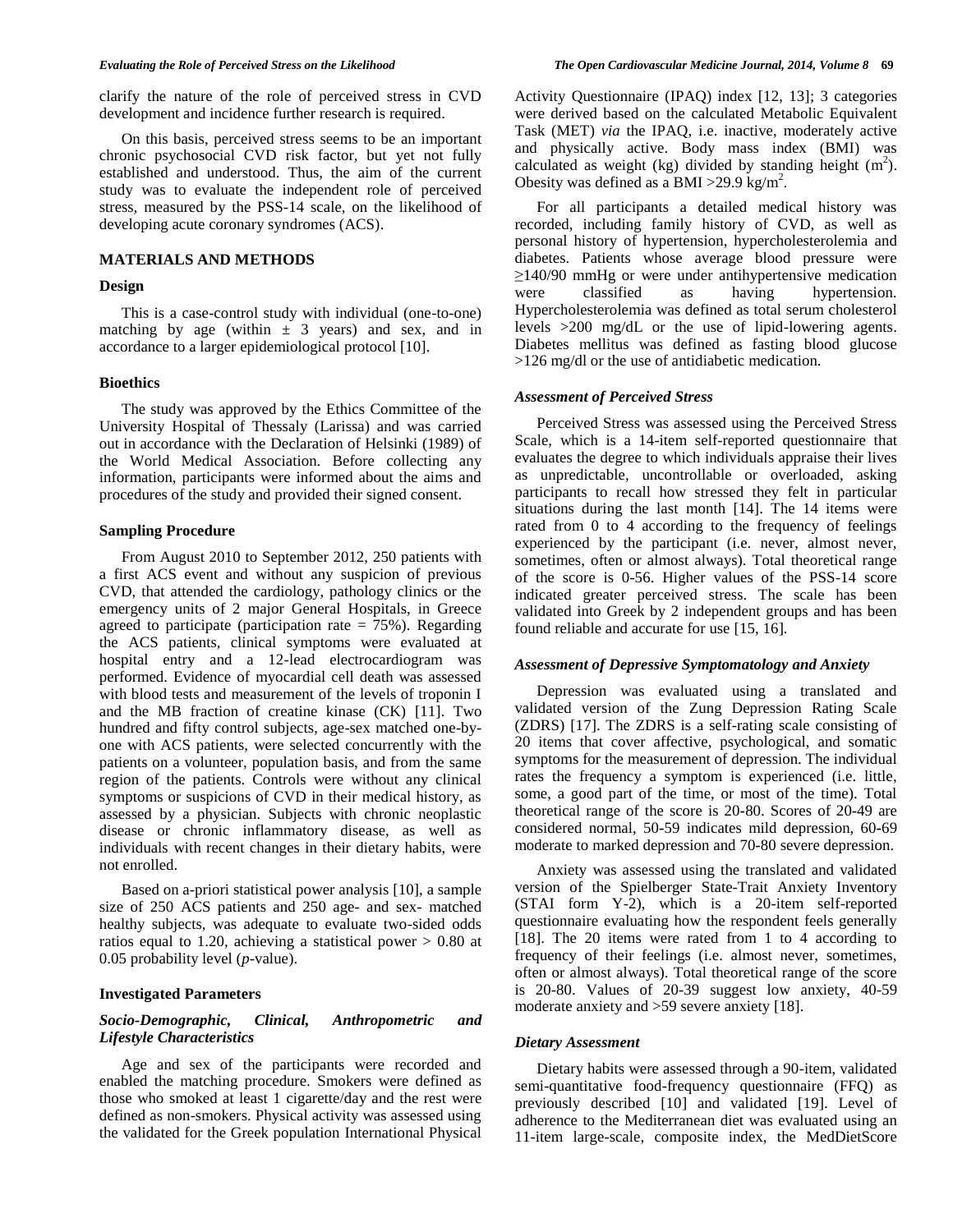[20]. In brief, for the consumption of foods deemed to be part of the Mediterranean pattern (i.e. those suggested on a daily basis or more than 4 servings/week, such as nonrefined cereals, fruits, vegetables, legumes, olive oil, fish and potatoes) lower scores were assigned when participants reported no, rare or moderate consumption, while higher scores were assigned when the consumption was according to the rationale of the Mediterranean pattern. For the consumption of foods assumed not to be part of the Mediterranean pattern (i.e. meat and meat products, poultry and full fat dairy products), scores were assigned on a reverse scale. For alcohol, score 5 was assigned for consumption of < 3 wineglasses/day, score 0 for consumption of  $> 7$  wineglasses/day and scores from 4 to 1 for consumption of 3, 4-5, 6 and 7 or 0 wineglasses/day, respectively. The theoretical range of the MedDietScore was between 0*-*55. Higher values of this diet score indicate greater adherence to the Mediterranean diet. The validation properties of the MedDietScore have been presented elsewhere [20].

#### *Statistical Analysis*

Normally distributed continuous variables (age, BMI, PSS-14, Zung and MedDietScore) are presented as mean ± standard deviation and categorical variables (sex, smoking, medical history, obesity, physical activity) as frequencies. Normality of the variables was tested using P-P plots. Associations between categorical variables were tested by the calculation of the chi-square test. Comparisons of mean values of normally distributed continuous variables by clinical outcome were performed using the Student's t-test. Correlations between continuous variables were evaluated using the Pearson's *r* or Spearman *rho* coefficients. Correlations between continuous and categorical variables were evaluated using the Mann-Whitney test. Estimations of the odds ratios of having ACS according to the level of adherence to PSS-14, the Mediterranean diet, smoking habits, physical activity, diabetes mellitus, hypertension and hypercholesterolemia were performed through logistic regression analysis; results are presented as odds ratios (OR) and the corresponding 95% confidence intervals (CI). Hosmer-Lemeshow statistic was calculated to evaluate model's goodness-of-fit. All *p*-values were based on twosided hypotheses. SPSS 18.0 software (SPSS Inc., Chicago, Il, USA) was used for all the statistical calculations.

#### **RESULTS**

Table **1** describes the demographic, lifestyle and psychological characteristics in both patients and controls. The mean age of participants did not differ between the 2 groups. The sex distribution did not differ, as well. Mean levels of perceived stress scale (PSS-14, theoretical range 0- 56) differed significantly between patients and controls, with patients reporting 49% higher score than the healthy participants (29.6  $\pm$  8.2 *vs*. 19.8  $\pm$  7.8, p<0.001). The prevalence of clinical characteristics (i.e. obesity, hypertension, hypercholesterolaemia and diabetes mellitus), depression, as well lifestyle variables (i.e. smoking, physical activity, Mediterranean Diet adherence) also differed significantly between the 2 groups (Table 1).

PSS-14 score was positively associated with history of hypertension (U = 23143.0,  $p < 0.001$ ), hypercholesterolemia  $(U = 21976.5, p < 0.001)$ , diabetes mellitus  $(U = 16344.5,$ p<0.001), as well as smoking habits (U = 22484.0, p < 0.001), presence of depressive symptoms as evaluated through the ZDRS scale (rho =  $0.576$ , p < 0.001), and anxiety as evaluated through the STAI scale (rho  $= 0.589$ , p < 0.001), and inversely correlated with the MedDietScore that is a proxy of the level of adherence to the Mediterranean diet (rho =  $-0.219$ , p < 0.001).

However, the aforementioned relationship between perceived stress and likelihood of having ACS may be prone to bias, especially due to the observational design of the study. Thus, multi-adjusted analyses were further performed. Table **2** summarizes the independent factors associated with non-fatal ACS along with their corresponding odds ratios and CIs, as were extracted from the conditional logistic regression analysis. PSS-14 was positively associated (OR: 1.147, 95%CI 1.11-1.18, p<0.001) with the likelihood of having an ACS, even after adjusting for related clinical variables (i.e. hypertension  $p = 0.008$ , hypercholesterolaemia  $p < 0.001$ , diabetes mellitus  $p = 0.001$  and obesity  $p = 0.3$ ), as well as lifestyle characteristics (Mediterranean diet adherence  $p = 0.005$ , physical activity  $p = 0.006$  and smoking  $p < 0.001$ ). In particular, for each unit increase in the PSS-14 the likelihood of having an ACS increased by 14.7%. Moreover, each unit of increase of the MedDietScore lead to a 44% lower likelihood of having an ACS. Moreover, physical inactivity almost doubled the likelihood of having an ACS, after various adjustments made (Table **2**). STAI and ZUNG were positively associated with the likelihood of having an ACS after adjusting for the aforementioned factors as well (OR: 1.27 %CI 1.20-1.34, p < 0.001 and OR: 1.49 %CI 1.36-1.63, p < 0.001 respectively).

The multivariable analysis was further stratified by sex, by depression and by anxiety levels, since due to collinearity we could not adjust in the same model perceived stress and depression status. Participants whose median ZDRS score was <39 were classified into the low depressive symptomatology group and the rest whose median scores were >40 were grouped into moderate-to-high. Participants whose median STAI score was <39 were classified into the low anxiety group and the rest whose median score were >40 were grouped into moderate-to-high. Odds ratios between men and women were approximately equal (OR for men 1.15, CI 1.10-1.2, p < 0.001 and OR for women 1.17, CI 1.09-1.25,  $p \le 0.001$ , respectively), but the impact of perceived stress was greater in men rather than in women (Wald test value 45.65 *vs* 18.56, respectively). When stratifying by level of depression, each unit increase in the PSS-14 was associated with 27% (%CI 1.056-1.531) higher odds of having an ACS but only for the participants with low depressive symptomatology. No such significant association was observed in participants with moderate-to-high depressive symptomatology. When stratifying by level of anxiety, each unit increase in the PSS-14 was associated with 12.9% (%CI 1.047-1.218) higher odds of having an ACS in the low anxiety group and with 5.5% (%CI 1.010-1.103) higher odds of having an ACS in the moderate-to-high anxiety group.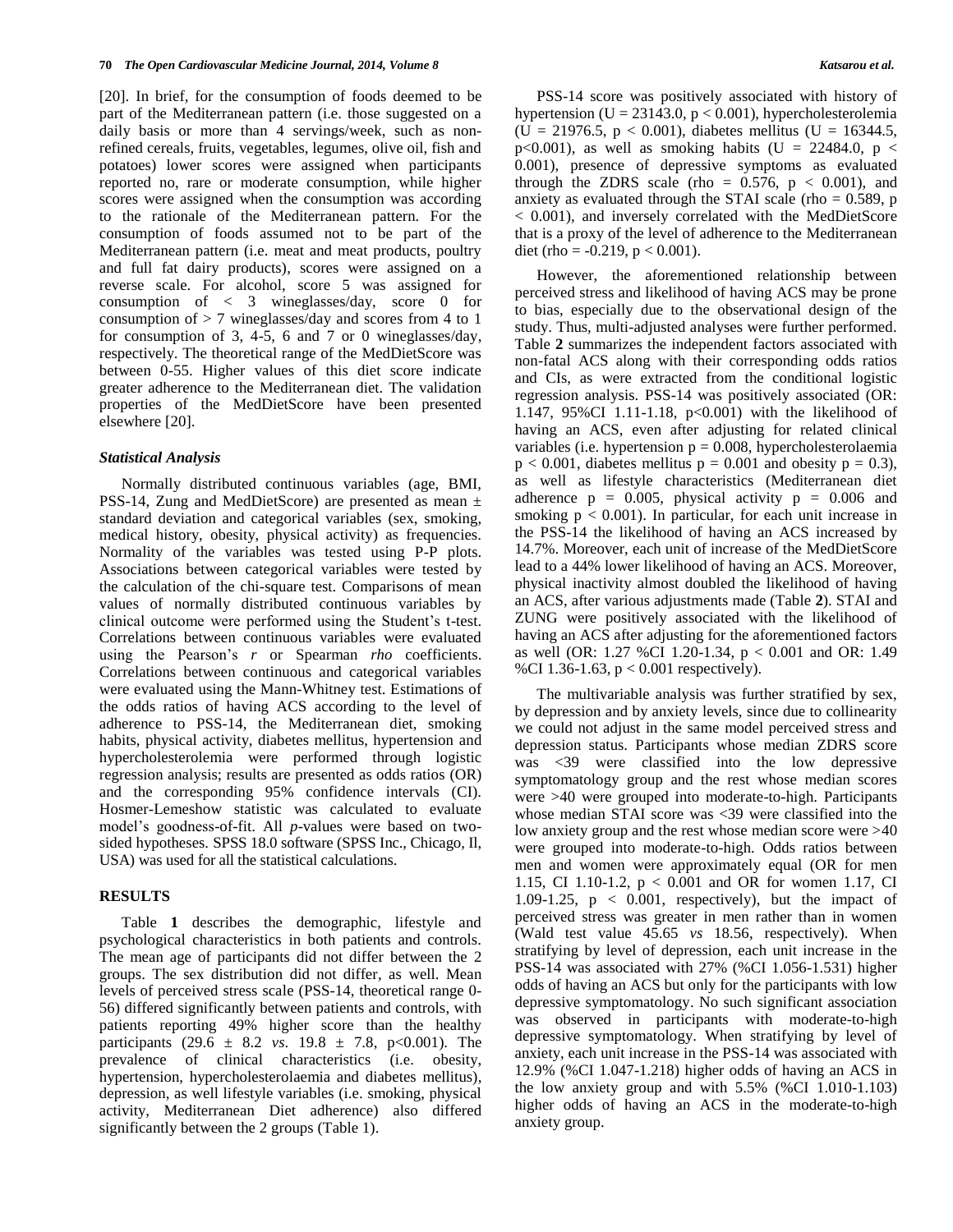#### Table 1. Demographic, lifestyle and clinical characteristics of the study participants ( $n=500$ ).

|                                          | ACS patients $n=250$ | ACS controls $n=250$ | $\boldsymbol{P}$ |
|------------------------------------------|----------------------|----------------------|------------------|
| Age                                      | 60±11                | 60±8.6               | 0.747            |
| Male sex                                 | 195 (78%)            | 194 (77.6%)          | 0.981            |
| Smoking habits                           |                      |                      |                  |
| Non smoker                               | 80 (32%)             | 167 (66.7%)          | < 0.001          |
| Current smoker                           | 170 (68%)            | 83 (33.3%)           |                  |
| Physical Activity status                 |                      |                      |                  |
| <b>Inactive</b>                          | 99 (39.6%)           | 73 (29%)             | 0.002            |
| Moderately active                        | 88 (35.2%)           | 84 (33.7%)           |                  |
| Active                                   | 63 (25.2%)           | 93 (37.3%)           |                  |
| Hypercholesterolaemia                    | 153 (61.2%)          | $60(25.1\%)$         | < 0.001          |
| Hypertension                             | 158 (63.2%)          | 80 (33.1%)           | < 0.001          |
| Diabetes Mellitus                        | 103 (41.2%)          | 27 (10.9%)           | < 0.001          |
| Body mass index $(kg/m2)$                | $28.3 \pm 4.6$       | $27.1 \pm 3.7$       | 0.003            |
| Non Obese (18.5-29.9 kg/m <sup>2</sup> ) | 181 (72.5%)          | 204 (81.7%)          | 0.016            |
| Obese $(>30\ \mathrm{kg/m^2})$           | 68 (27.5%)           | 46 (18.3%)           |                  |
| MedDietScore (range 0 - 55)              | $29.5 \pm 4.5$       | $31.8 + 4$           | < 0.001          |
| Low adherence $(0-30)$                   | 146 (58.2%)          | 79 (31.7%)           | < 0.001          |
| High adherence (31-55)                   | 104 (41.8%)          | 171 (68.3%)          |                  |
| ZDRS (range 20-80)                       | $49.5 \pm 6.2$       | $32.6 \pm 6.8$       | < 0.001          |
| $<$ 39                                   | $7(2.8\%)$           | 207 (83.1%)          | < 0.001          |
| >40                                      | 243 (97.2%)          | 43 (16.9%)           |                  |
| STAI (range 20-80)                       | $47.2 \pm 6.6$       | $33.3 \pm 10.8$      | < 0.001          |
| $<$ 39                                   | 26 (10.4%)           | 182 (73.1%)          | < 0.001          |
| >40                                      | 224 (89.6%)          | $67(26.9\%)$         |                  |
| PSS-14 (range 0-56)                      | 29.6±8.2             | $19.8 \pm 7.8$       | < 0.001          |

ACS, Acute Coronary Syndromes; ZDRS, Zung Depression Rating Scale; STAI, State-Trait Anxiety Inventory; PSS-14, Perceived Stress Scale-14items.

Furthermore, perceived stress was independently and positively associated with the likelihood of having hypertension (OR: 1.045, %CI 1.023-1.068, p < 0.001), hypercholesterolaemia (OR: 1.037, %CI 1.016-1.059, p = 0.001) and diabetes mellitus (OR: 1.054, %CI 1.029-1.081,  $p < 0.001$ ), after adjusting for behavioural variables (i.e. adherence to the Mediterranean diet, smoking and physical activity). Further, each unit increase in the PSS-14 was associated with 0.28% less odds of adopting the Mediterranean diet principles (0.972, %CI 0.950-0.977,  $p =$ 0.025) and with 0.47% higher odds of being a smoker (OR: 1.047, %CI 1.024-1.070, p < 0.001).

#### **DISCUSSION**

In the present study perceived stress was independently and positively associated with first ACS, in a Greek sample of middle-aged men and women. This finding is consistent with previous reports [8]. Moreover, the association of perceived stress with ACS development was similar in both sexes, whereas the presence of depressive symptomatology seems to mask its effect. Anxiety levels did not appear to have an effect on the association of perceived stress with ACS. Further, perceived stress was independently associated with the presence of traditional cardiac risk factors (i.e. hypertension, diabetes mellitus, dietary habits), a finding that confirms previous work [21, 22]. The retrospective nature of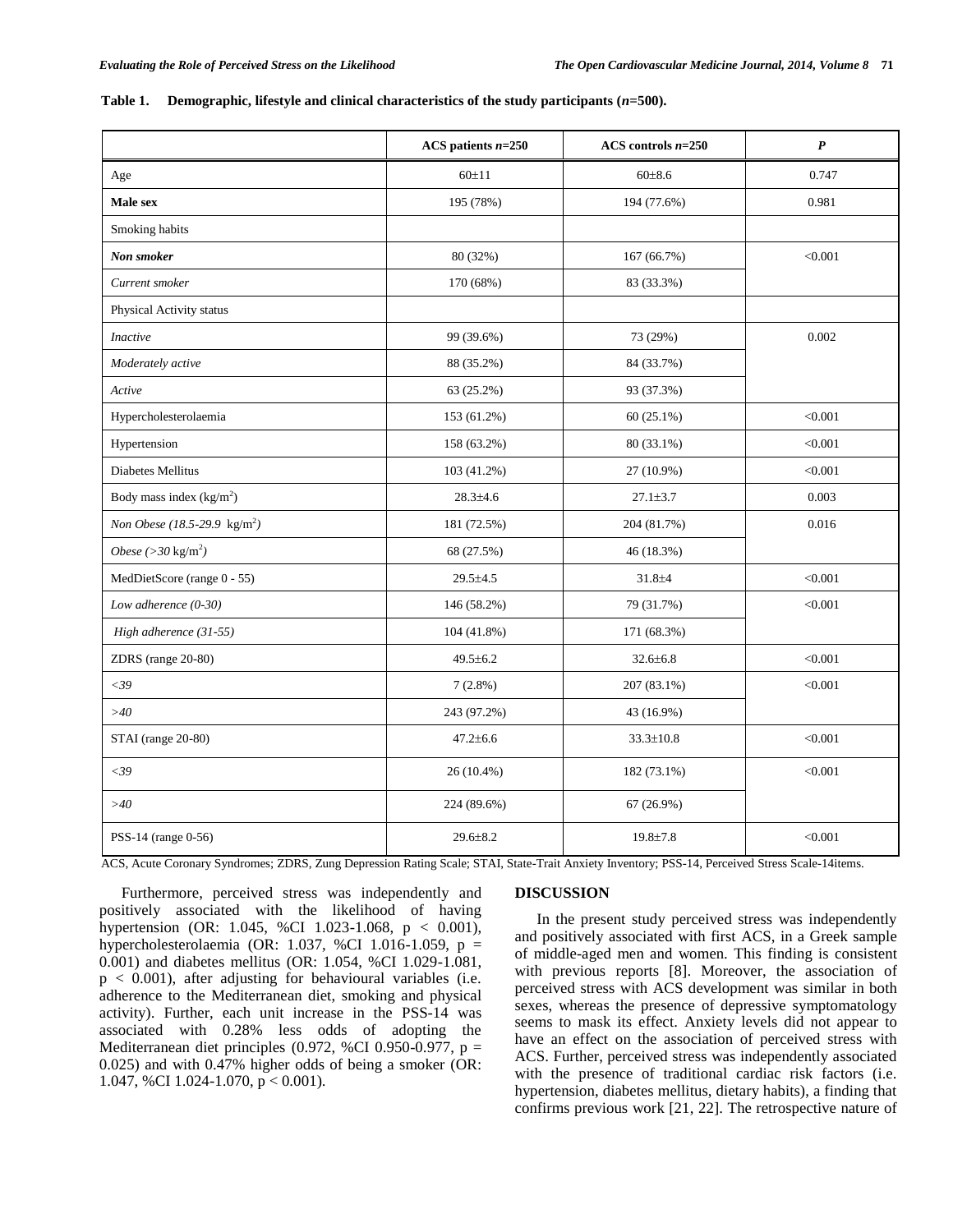**Table 2. Results from the multiple conditional logistic regression analysis that was developed to evaluate the likelihood of having an ACS (outcome) according to perceived stress levels among**  $n = 250$  **ACS cases and**  $n = 250$  **controls.** 

| <b>Independent predictors</b> | <b>Model</b>     |
|-------------------------------|------------------|
| MedDietScore (Y/N)            | 0.46(0.27, 0.79) |
| Physical inactivity $(Y/N)$   | 2.53(1.31, 4.87) |
| Ever smoking $(Y/N)$          | 4.87(2.72, 8.69) |
| Hypertension $(Y/N)$          | 2.09(1.21, 3.63) |
| Hypercholesterolaemia (Y/N)   | 3.50(2.07, 5.93) |
| Diabetes mellitus $(Y/N)$     | 3.18(1.65, 6.10) |
| PSS-14 (per $1/56$ unit)      | 1.15(1.11, 1.18) |

Results are presented as OR (95% CIs) obtained from multiple conditional logistic regression. PSS-14, Perceived Stress Scale-14 items; ACS, Acute Coronary Syndromes.

the study does not allow the identification of causality; however, the aforementioned findings strengthen the current research towards the stress-cardiovascular risk hypothesis. They also encourage further research to elucidate the role of perceived stress in CVD incidence.

The independent association between ACS incidence and perceived stress poses the question whether this type of stress serves as another possible pathway to CHD. In fact, there is lack of research examining the potential mechanisms linking perceived stress to CHD. However, it is commonly accepted that perceived stress affects CHD outcomes indirectly through adverse changes in health behaviour and in a more direct manner, affecting cardiac risk profile [21, 22]. For example, perceived stress is associated with a high fat diet, physical inactivity, smoking and drinking [21, 23]. Apart from behavioural variables, perceived stress is directly linked to diabetes incidence [24] and stressed men and women are more likely to use antihypertensive medication, as well as become overweight in the long run [21, 25]. What is more, current findings confirm the bidirectional effect of perceived stress on CHD outcomes. In particular, perceived stress was independently and positively associated with the likelihood of having hypertension, hypercholesterolaemia and diabetes mellitus, as well as being a smoker and was negatively associated with the adoption of the Mediterranean diet principles. In another study, perceptions of stressful circumstance were independently associated with greater inflammation and hypercoagulability [26]. The underlying mechanisms that explain the association between perceived stress and such an unfavourable cardiac profile are not completely understood yet. However, previous research on mental stress and its relation to CVD pathogenesis and incidence sheds light on this issue. For example, stress is linked to the pathogenesis of the Metabolic Syndrome, thus it originally promotes insulin resistance and glucose intolerance, as well as adiposity, establishment of hypertension, development of hypercholesterolemia and central obesity, especially, when its effect is prolonged [27, 28]. The kinetics of the regulation of the Hypothalamic Pituitary Adrenal (HPA) axis seem to play a central role in the connection of stress with such a

clustered clinical manifestation [29]. Apart from HPA axis activation and cortisol secretion, other potential mechanisms linking stress to the Metabolic Syndrome serve as several well-known intermediate subclinical markers of CHD progression [4]. Actually, psychological stress is followed by autonomic dysfunction (i.e. parasympathetic activity withdrawal), hemodynamic (i.e. increase in BP and cardiac output), inflammatory (i.e. IL-6 and TNF-a activation) and prothrombotic responses (i.e. monocyte production) [9, 30]. Prolonged or chronic such effects may increase the risk of CHD development, as well as its progression [31, 32]. Based on the above, further research is needed to explain the architecture of a plausible causality of perceived stress regarding CHD pathogenesis and incidence.

In the present analysis, depressive symptoms masked the effect of perceived stress, whereas the contribution of perceived stress on ACS likelihood remained unaffected in non-depressed individuals. This finding suggests a possible interaction between these 2 psychosocial CHD risk factors, i.e., perceived stress and depression. Indeed, stress is closely related to depression. Actually, chronic stress appears to trigger the development of depression [33, 34]. For example, chronic activation of the HPA axis, the main neuroendocrine response to stress, is thought to participate in the development of depressive symptoms and depression is characterized by an over-activity of the HPA axis [35]. In other words, depressed individuals are thought to be in a constant state of perceived stress [35]. However, individuals that appraise their lives as stressful chronically are not or they will not become necessarily depressed. Instead, an implicit genetic predisposition to depressive symptoms that interacts with perceived stressful environments may explain why some individuals recover from life stressors and some others do not, developing depression and thus exhibiting them to a certain risk of CVD [36]. Consequently, depression measurement leads to the evaluation of a more prominent psychological manifestation as a result of chronic perception of a stressful life by more susceptible individuals, whereas perceived stress measurement may serve as a more unique and global alternative, that applies to all individuals in life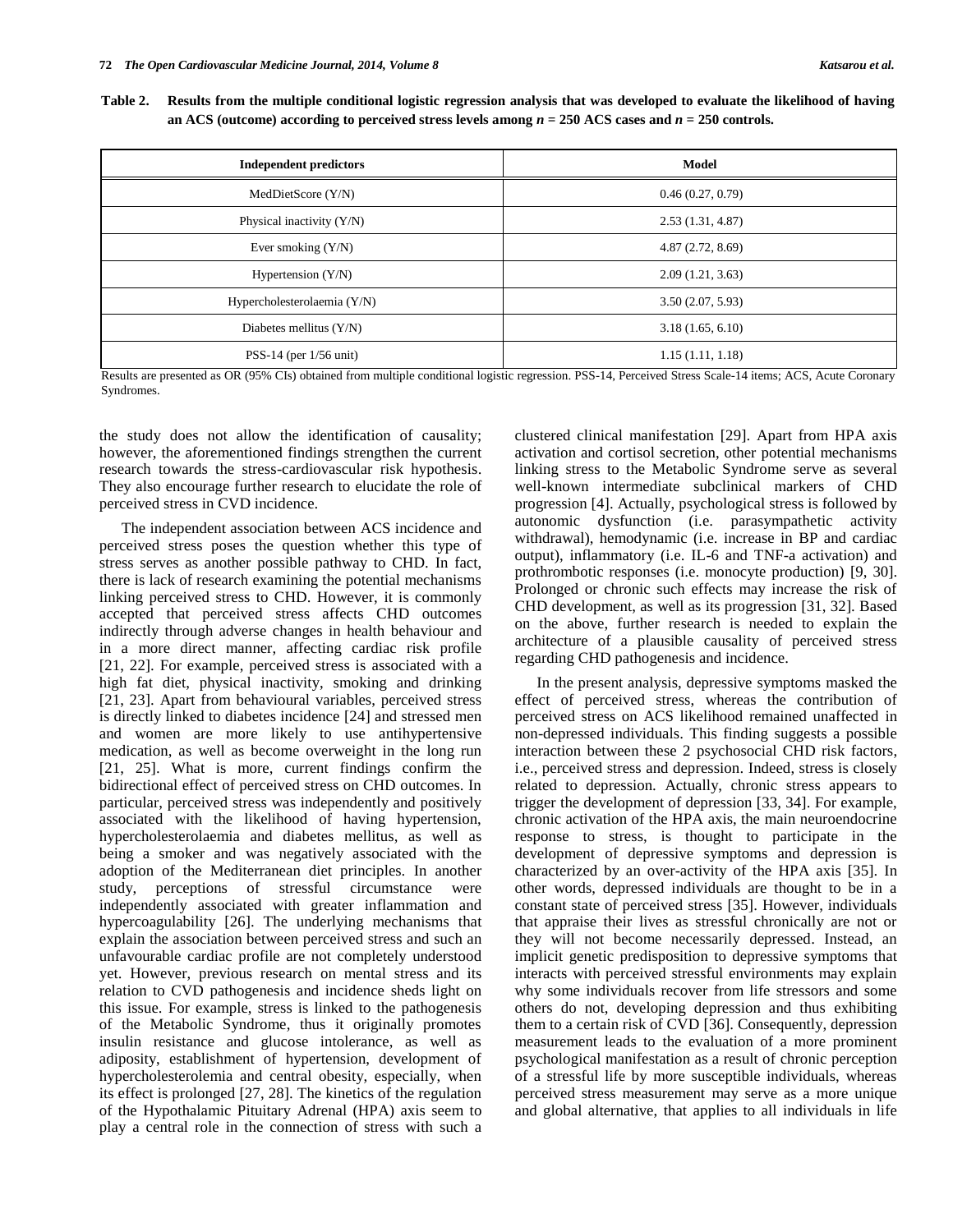periods when depression may or may not exist, or is preparing to manifest.

Apart from depression, perceived stress is related to anxiety as well. Interestingly, the impact of perceived stress remained unaffected among individuals with low and high levels of anxiety, according to our sensitivity analysis. This outcome may imply that albeit an overlap between anxiety and perceived stress [37], these two constructs do maintain a distinct and independent effect on the likelihood of having an ACS. In other words, the present findings confirm that perceived stress may not appear as a hidden underlying dimension of anxiety, but as a single framework with its own risk on CHD incidence [38]. Of note, perceived stress refers to the extent to which individuals appraise their lives as unpredictable, overloaded and uncontrollable [14], whereas anxiety has been documented as the aversive state "resulting from feelings of being unable to predict, control or obtain desired outcomes" [38]. Thus, it appears that perceived stress may serve as one piece in the bigger picture of mental health issues, like, anxiety disorder that presents a documented CVD risk factor as well [39]. Consequently, just like traditional CVD risk factors, psychosocial CVD risk factors play independent and in the same time overlapping roles in CHD pathogenesis, initiating biologic and psychophysiologic processes, as well as behaviours that promote cardiopathogenesis [37].

The aforementioned psychosocial CVD risk factors could be stratified according to the magnitude of ACS risk attributed to each of them. Consequently, in this study, depression emerges as the more prominent psychosocial CVD risk factor, followed by anxiety and perceived stress. This suggested gradient may imply the significance of early treating perceived stress in an attempt to prevent or delay disease progression *per se* and/or further psychological disorders.

According to our sensitivity analysis, a more pronounced relationship was found between perceived stress and the likelihood of having an ACS in men rather than in women. This discrepancy may lie upon certain differences in stress reactivity and coping that the two genders are thought to exhibit [40]. For example, men appear to cope with stress in a more rational, detached and not so emotion-focused way [40]. They are typically more assertive, hostile and susceptible to aggressive and risk taking behaviours [41]. In contrast, women typically tend to cope with stress more emotionally and tend to buffer its effect through social networking. More specific, females are more likely to mobilize social support from other females and become satisfied with the support they receive, when defending to stressors. This desire to affiliate with others under stressful conditions is substantially more marked among females than among males and this may be the primary gender difference in adult human behavioural responses to stress [40]. The way men tend to defend to stressors follows the traditional "fight or flight" response, whereas alternatively women exhibit a more of a "tend and befriend" behavioural pattern as a response to stressors [40]. The "fight or flight" behavioural response may account for the stronger stress impact on the likelihood of having an ACS in males rather in females. In fact, there is evidence supporting greater neuroendocrine

stress responsiveness in males compared with women [42] and that this has been suggested to be associated with the pathogenesis of CVD [43].

#### **LIMITATIONS**

The retrospective nature of the present study does not allow for causal inferences and predisposes to systematic selection and/or recall bias. To minimize selection bias cases with a first ACS event were only enrolled. To minimize recall bias accurate and detailed data from all participants during the first 3 days of hospitalisation were obtained. Perceived stress and depression status were evaluated through validated to the referent population's questionnaires. However, measurements of psychological characteristics usually succumb to over- or under- reporting and does not always resemble the accuracy of measuring specific psychological manifestations (i.e. depression disorder subsets). Furthermore, an effort was made to evaluate participants' levels of perceived stress at least 2 months before the ACS outcome, in order to avoid over-estimation. Regarding dietary evaluation, an FFQ was administered and applied by trained dieticians through face-to-face interviews in an effort to reduce inaccuracies of dietary reporting. Additionally, an effort was given to retrieve accurate information from participants' medical records, as well as their relatives regarding the onset of CVD risk factors and smoking. Finally, the inclusion of patients and controls from only 2 regions may limit the generalization of the findings to the whole country. Nevertheless, it should be noted that Athens is the capital of Greece and Larisa the metropolitan city in central Greece. Thus, both represent a vast majority of the Greek urban and rural population.

# **CONCLUSION**

The potential identification of perceived stress as a distinct psychosocial ACS risk factor bears certain implications for future preventive measures in susceptible populations. In particular, early recognition and treatment of perceived stress may lead to improvements in lifestyle habits, as well as modification of the potential adverse physiological changes of stress and, thus, retardation of CHD progress. Additionally, early treatment of perceived stress could prevent or reduce depressive symptoms, as well as anxiety disorder and, thus, further modify CVD risk [41]. Consequently, perceived stress should not remain unrecognized in such populations.

#### **CONFLICT OF INTEREST**

The authors declare that they have no conflict of interest.

#### **AKNOWLEDGMENTS**

We thank our field investigators: Julia DeVita, Georgio Karayanni, Emmanuela Griva, Asimenia Kouroupi, Evaggelia Nanou, Konstantino Syriano, Dionysia Voutsa and Nikolao Zaxaro.

#### **REFERENCES**

[1] Perk J, De Backer G, Gohlke H, *et al*. European guidelines on cardiovascular disease prevention in clinical practice (version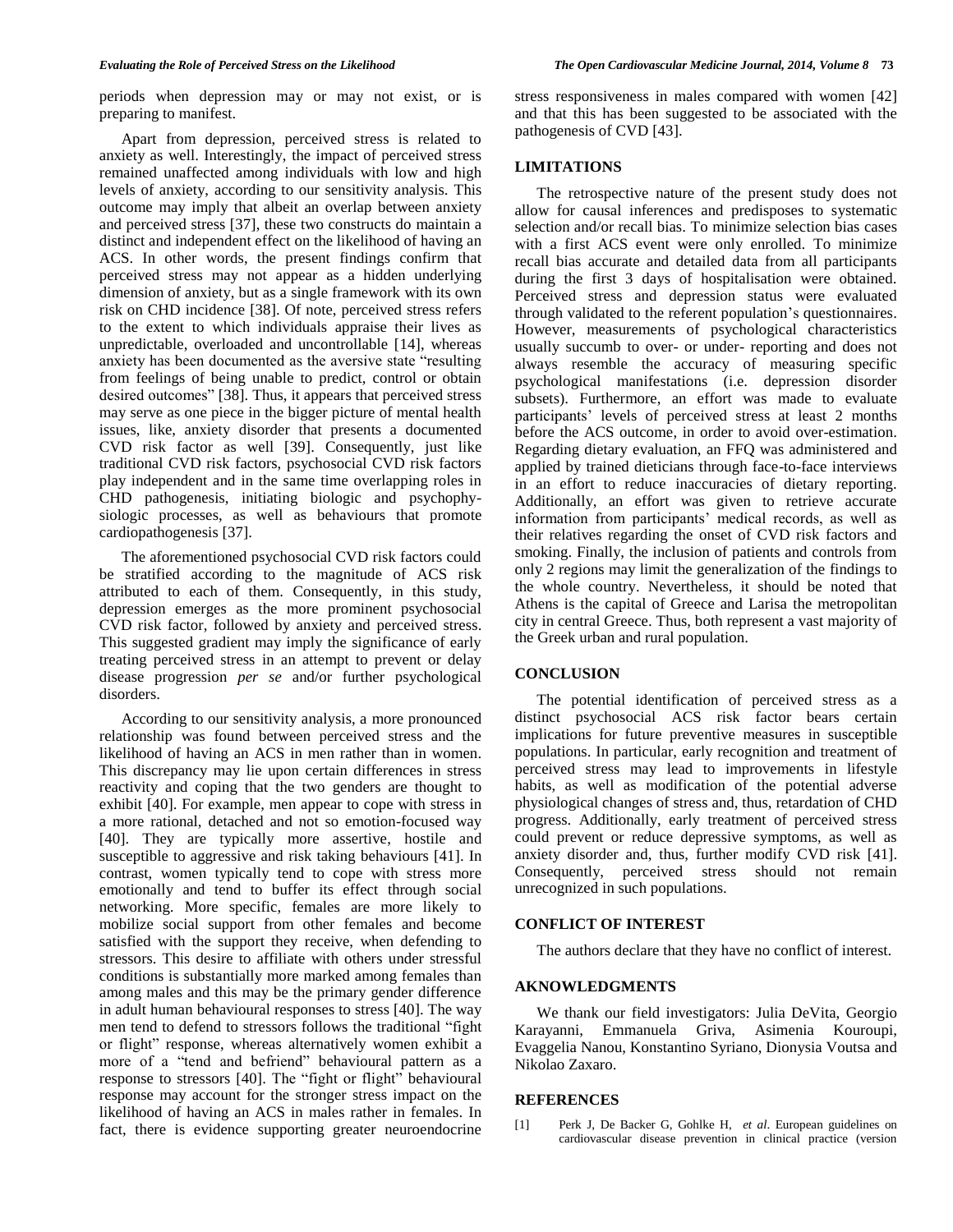#### **74** *The Open Cardiovascular Medicine Journal, 2014, Volume 8 Katsarou et al.*

2012) The fifth joint task force of the European society of cardiology and other societies on cardiovascular disease prevention in clinical practice (constituted by representatives of nine societies and by invited experts). Int J Behav Med 2012; 19: 403-88.

- [2] Andrikopoulos G, Richter D, Sakellariou D, *et al*. High prevalence and diminished awareness of overweight and obesity in a Mediterranean population. An alarming call for action. Open Cardiovasc Med J 2012; 6: 141-6.
- [3] Von Känel R. Psychosocial stress and cardiovascular risk: current opinion. Swiss Med Wkly 2012; 142: W13502.
- [4] Coughlin SS. Post-traumatic stress disorder and cardiovascular disease. Open Cardiovasc Med J 2011; 5: 164*-*70.
- [5] Chandola T, Britton A, Brunner E, *et al*. Work stress and coronary heart disease: what are the mechanisms? Eur Heart J 2008; 29: 640- 8.
- [6] Eaker ED, Sullivan LM, Kelly-Hayes M, D'Agostino RB Sr, Benjamin EJ. Marital status, marital strain, and risk of coronary heart disease or total mortality: the Framingham offspring study. Psychosom Med 2007; 69: 509-13.
- [7] Rosengren A, Hawken S, Ounpuu S, *et al*. Association of psychosocial risk factors with risk of acute myocardial infarction in 11,119 cases and 13, 648 controls from 52 countries (the INTERHEART study): case *-* control study. Lancet 2004; 364: 953-62.
- [8] Katsarou AL, Triposkiadis F, Panagiotakos D. Perceived stress and vascular disease: Where are we now? Angiology 2012; doi: 10.1177/0003319712458963
- [9] Richardson S, Shaffer JA, Falzon L, Krupka D, Davidson KW, Edmondson D. Meta-analysis of perceived stress and its association with incident coronary heart disease. Am J Cardiol 2012; 110: 1711-6.
- [10] Kastorini C-M, Milionis HJ, Goudevenos JA, Panagiotakos DB. Modeling the role of dietary habits and eating behaviors on the development of acute coronary syndrome or stroke: aims, design, and validation properties of a case-control study. Cardiol Res Pract 2010; 2011: 313948.
- [11] Thygesen K, Alpert JS, White HD. Universal definition of myocardial infarction. J Am Coll Cardiol 2007; 50: 2173*-*95.
- [12] Craig CL, Marshall AL, Sjostrom M, *et al*. International physical activity questionnaire: 12-country reliability and validity. Med Sci Sports Exerc 2003; 35**:** 1381-95.
- [13] Papathanasiou G, Georgoudis G, Papandreou M, *et al*. Reliability measures of the short International Physical Activit**y** Questionnaire (IPAQ) in Greek youn**g** adu**l**ts. Hellenic J Cardiol 2009; 50**:** 283-94.
- [14] Cohen S, Kamarck T, Mermelstein R. A global measure of perceived stress. J Health Soc Behav 1983; 24: 385*-*96.
- [15] Katsarou A, Panagiotakos D, Zafeiropoulou A, *et al*. Validation of a Greek version of PSS-14; a global measure of perceived stress. Cent Eur J Public Health 2012; 20: 104-9.
- [16] Andreou E, Alexopoulos E, Lionis C, *et al*. Perceived stress scale: reliability and validity study in greece. Int J Environ Res Public Health 2011; 8: 3287*-*98.
- [17] Fountoulakis K, Iacovides A, Samolis S, *et al*. Reliability, validity and psychometric properties of the Greek translation of the zung depression rating scale. BMC Psychiatry 2001; 1: 6.
- [18] Fountoulakis KN, Papadopoulou M, Kleanthous S, *et al*. Reliability and psychometric properties of the Greek translation of the statetrait anxiety inventory form Y: preliminary data. Ann Gen Psychiatry 2006; 5: 2.
- [19] Bountziouka V, Bathrellou E, Giotopoulou A, *et al*. Development, repeatability and validity regarding energy and macronutrient intake of a semi-quantitative food frequency questionnaire:

Methodological considerations. Nutr Metab Cardiovasc Dis 2012;  $22.659 - 67$ 

- [20] Panagiotakos DB, Pitsavos C, Stefanadis C. Dietary patterns: a Mediterranean diet score and its relation to clinical and biological markers of cardiovascular disease risk. Nutr Metab Cardiovasc Dis 2006; 16: 559-68.
- [21] Rod NH, Grønbaek M, Schnohr P, Prescott E, Kristensen TS. Perceived stress as a risk factor for changes in health behaviour and cardiac risk profile: a longitudinal study. J Intern Med 2009; 266: 467-75.
- [22] Adler N, Matthews K. Health psychology: why do some people get sick and some stay well. Annu Rev Psychol 1994; 45: 229 *-*59.
- [23] Ng DM, Jeffery RW. Relationships between perceived stress and health behaviors in a sample of working adults. Health Psychol 2003; 22: 638-42.
- [24] Novak M, Björck L, Giang KW, Heden-Ståhl C, Wilhelmsen L, Rosengren A. Perceived stress and incidence of Type 2 diabetes: a 35-year follow-up study of middle-aged Swedish men. Diabet Med 2012; 30: 8*-*16.
- [25] Kato M, Noda M, Inoue M, Kadowaki T, Tsugane S; JPHC Study Group. Psychological factors, coffee and risk of diabetes mellitus among middle-aged Japanese: a population-based prospective study in the JPHC study cohort. Endocr J 2009; 56: 459*-*68.
- [26] Jain S, Mills PJ, von Känel R, Hong S, Dimsdale JE. Effects of perceived stress and uplifts on inflammation and coagulability. Psychophysiology 2007; 44: 154-60.
- [27] Chrousos GP. The role of stress and the hypothalamic*-*pituitaryadrenal axis in the pathogenesis of the metabolic syndrome: neuroendocrine and target tissue-related causes. Int J Obes Relat Metab Disord 2000; 24: 50-5.
- [28] Anagnostis P, Athyros VG, Tziomalos K, Karagiannis A, Mikhailidis DP. Clinical review: the pathogenetic role of cortisol in the metabolic syndrome: a hypothesis. J Clin Endocrinol Metab 2009; 94: 2692-701.
- [29] Björntorp P, Rosmond R. The metabolic syndrome--a neuroendocrine disorder? Br J Nutr 2000; 83: 49-57.
- [30] Steptoe A, Brydon L. Emotional triggering of cardiac events. Neurosci Biobehav Rev 2009; 33: 63-70.
- [31] Triposkiadis F, Starling RC, Stefanadis C. Diagnosis and management of chronic coronary artery disease. Curr Cardiol Rev 2007; 3: 221-31.
- [32] Onat A, Can G, Hergenç G, Küçükdurmaz Z, Uğur M, Yüksel H. High absolute coronary disease risk among Turks: involvement of risk factors additional to conventional ones. Cardiology 2010; 115: 297-306.
- [33] Joynt KE, Whellan DJ, O'Connor CM. Depression and cardiovascular disease: mechanisms of interaction. Biol Psychiatry 2003; 54: 248-61.
- [34] Rumsfeld JS, Ho MP. Depression and cardiovascular disease: a call for recognition. Circulation 2005; 111: 250-3.
- [35] Pariante CM. Depression, stress and the adrenal axis. J Neuroendocrinol 2003; 15: 811-2.
- [36] Caspi A, Sugden K, Moffitt TE, *et al*. Influence of life stress on depression: moderation by a polymorphism in the 5-HTT gene. Science 2003; 301: 386 *-*9.
- [37] Suls J, Bunde J. Anger, anxiety, and depression as risk factors for cardiovascular disease: the problems and implications of overlapping affective dispositions. Psychol Bull 2005; 131: 260-300.
- [38] Dietrich M, Verdolini AK, Gartner-Schmidt J, Rosen CA. The frequency of perceived stress, anxiety, and depression in patients with common pathologies affecting voice. J Voice 2008; 22: 472-88.